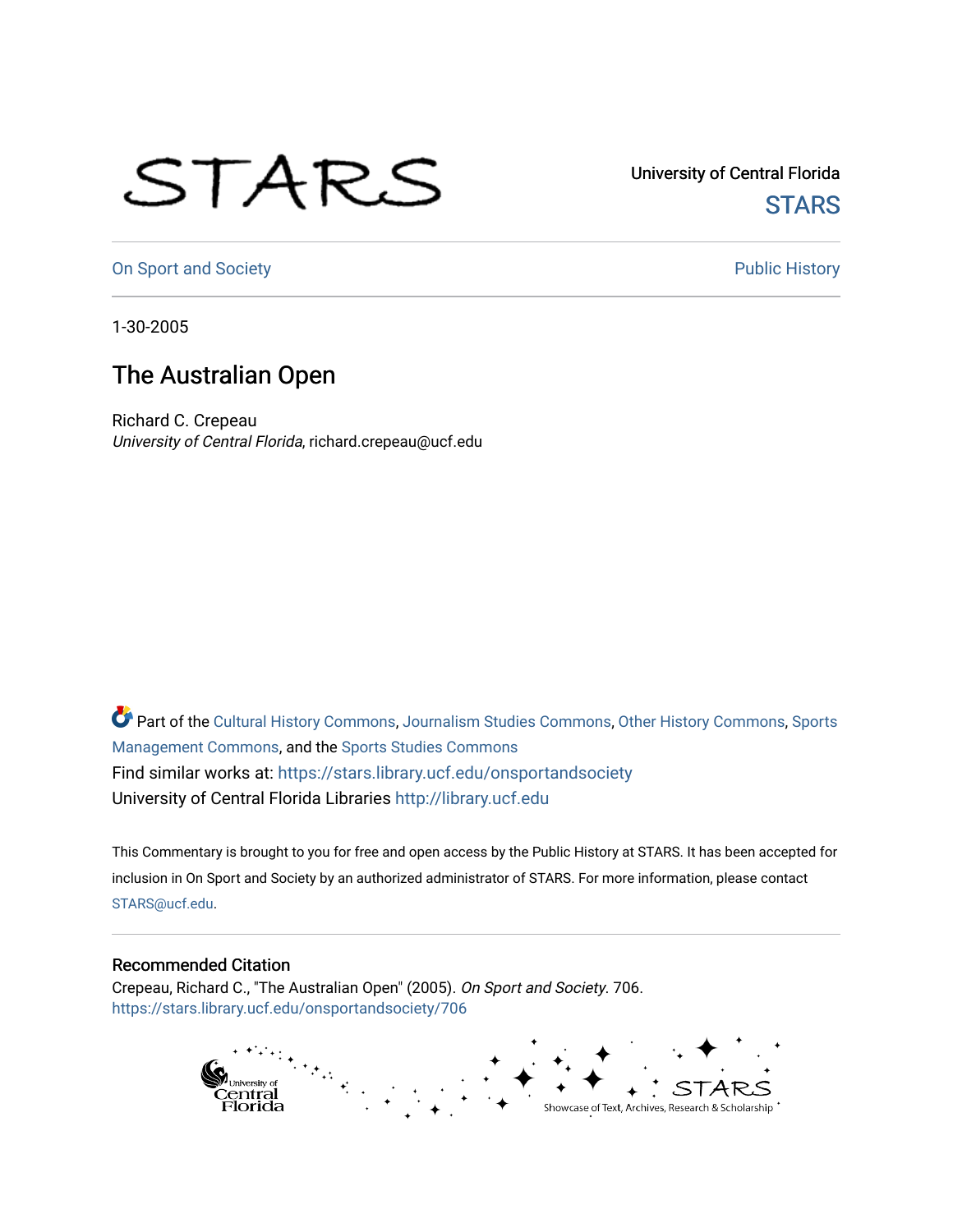## SPORT AND SOCIETY FOR H-ARETE The Australian Open JANUARY 30, 2005

It is the week before the week before the Super Bowl. The beauty of the week is that there is no football, a relief after the emotional roller coaster of the three weeks of playoff football, ten games played at an intensity level worthy of brain surgery. It is a perfect time for a change of pace; the perfect time for a little tennis. Thus the Australian Open, the first grand slam event of the year, this year celebrating its 100th Anniversary.

There are, however, several problems with this event, and this year the problems seem to be accentuated. First, there is something wrong with the Australian clock, or is it the calendar? I was sitting watching just a superb match the other night when Dick Enberg pointed out it was 4:15 Thursday afternoon. I hit the panic button. I missed my Sport History class. It just ended. I wasn't even on campus. Then I remembered it was really 11:15 and it was Wednesday night. Something needs to be done about this.

Worse yet, many of the best match-ups of the tournament and best matches of the tournament started at 3:30 a.m. here. It is time to seriously consider moving Australia, and if that is not feasible then moving the Australian Open out of Australia to a more congenial time zone. In short, this event offers too much excellent tennis to be taking place while I am sleeping.

Luckily I did see some of the best matches of the women's draw, and I did see parts of some of the best men's matches on tape delay, a pale substitute for live tennis. Worse yet, the men's final took place at 3:30 a.m., Sunday night in Melbourne. This is, I believe, a first. I can remember watching both the Saturday and Sunday finals on Friday and Saturday nights in previous years.

It really is a shame as the tennis played was of a very high quality. Mary Carillo, the ESPN commentator, said that this year's Australian Open has offered the highest quality men's tennis she has ever seen. By all accounts the match between the invincible Roger Federer and Andre Agassi was an example of flawless tennis on both sides, leading to a straight sets win by Federer. This was followed two nights later by Marat Safin's five set victory over Federer which was apparently as good as it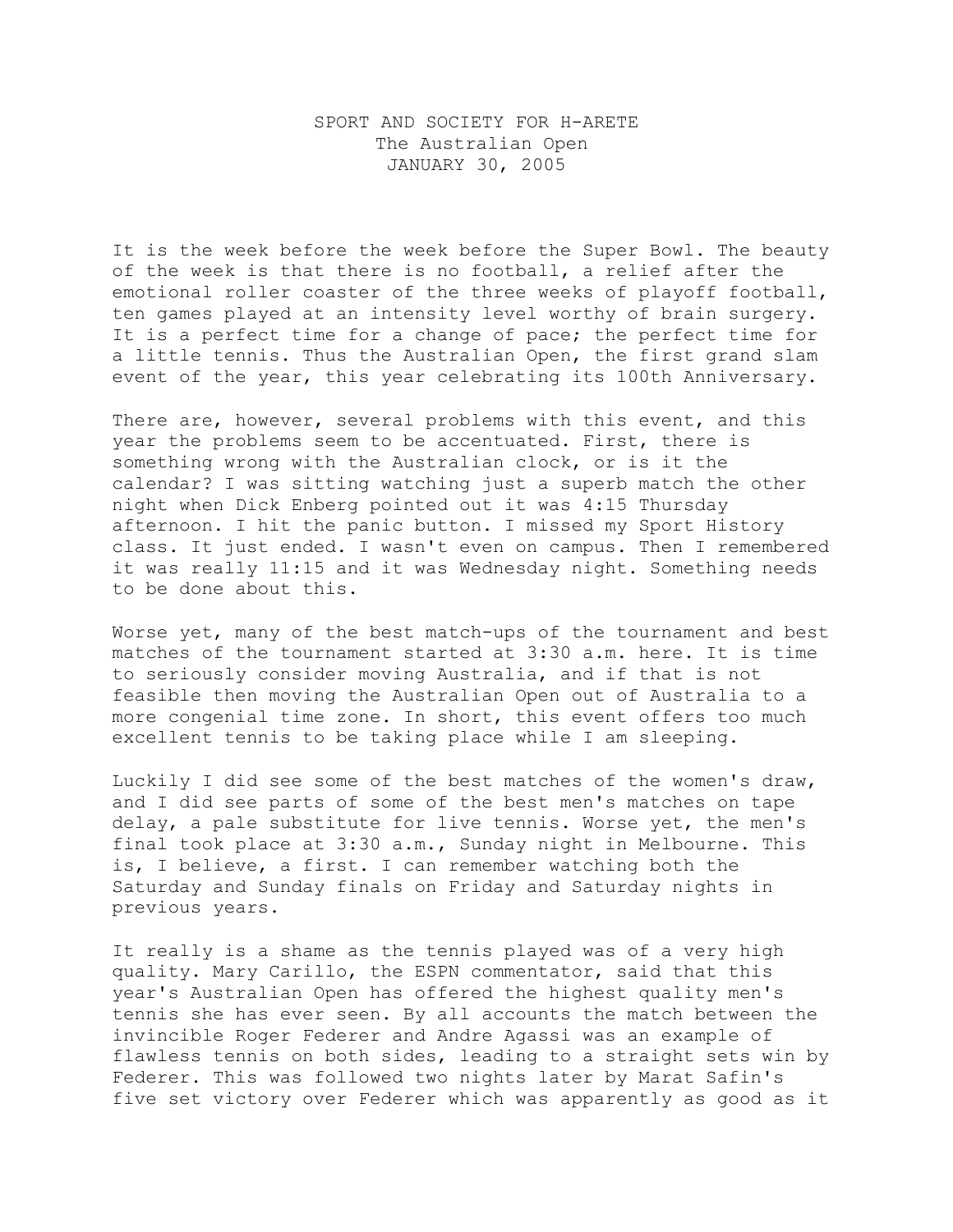gets. This four and one-half hour heavyweight battle was Federer's first loss in twenty-six matches.

Both matches were 3:30 a.m. affairs and were replayed the following afternoon allowing me the added frustration of missing them twice. ESPN offered the Federer/Safin match one more time on ESPN classic as an oxymoronic "Instant Classic." Had I been living in Orlando's "newest traditional community" I would have made a greater effort to watch.

I did see some excellent tennis, live. These matches were on the women's side. Serena Williams may well be back to top form, or near it. In her major struggle with Maria Sharapova, Williams fought off three match points and won in three sets. Along the way both of these marvelous players displayed in their very different styles, the form that has put them at the top of women's tennis. Sharapova cruised through the first set hitting a dazzling array of overpowering serves and groundstrokes that had Williams on her heels.

Sharapova served for the match at 5-4 in both the second and third sets and each time Williams seemed to will the game into her column. Both times Maria Sharapova exposed her inexperience as she couldn't close the deal. The third set went over an hour and both players held nothing back. In the end it was Serena Williams who outlasted the seventeen-year-old Russian through a combination of skill, power, tenacity and will. By the end of that match it was clear that the twenty-three year-old champion was back at the top of her game. With smooth strokes that mask the power of her game, Sharapova has the skills to match this level of play someday, and one would bet she will. For now Serena Williams is back on the top where she belongs.

In the final Williams played the current number one, Lindsay Davenport. After a first set in which Williams never seemed to get started and had to deal with a muscle pull, the match took a sharp reversal of fortune half way through the second set. Both players were playing well with Davenport seeming to have the edge. Then at 2-2 Davenport had six break points on Serena and could not take the advantage. Again Williams put her will and tenacity on display fighting off what might have been a fatal loss of serve. In the following two games both players held serve with ease.

Then the night, or was it day, took one of those astounding turns from Clash of the Titans to Collapse of the Century. Davenport was cruising along up 40-0 in the game about to even